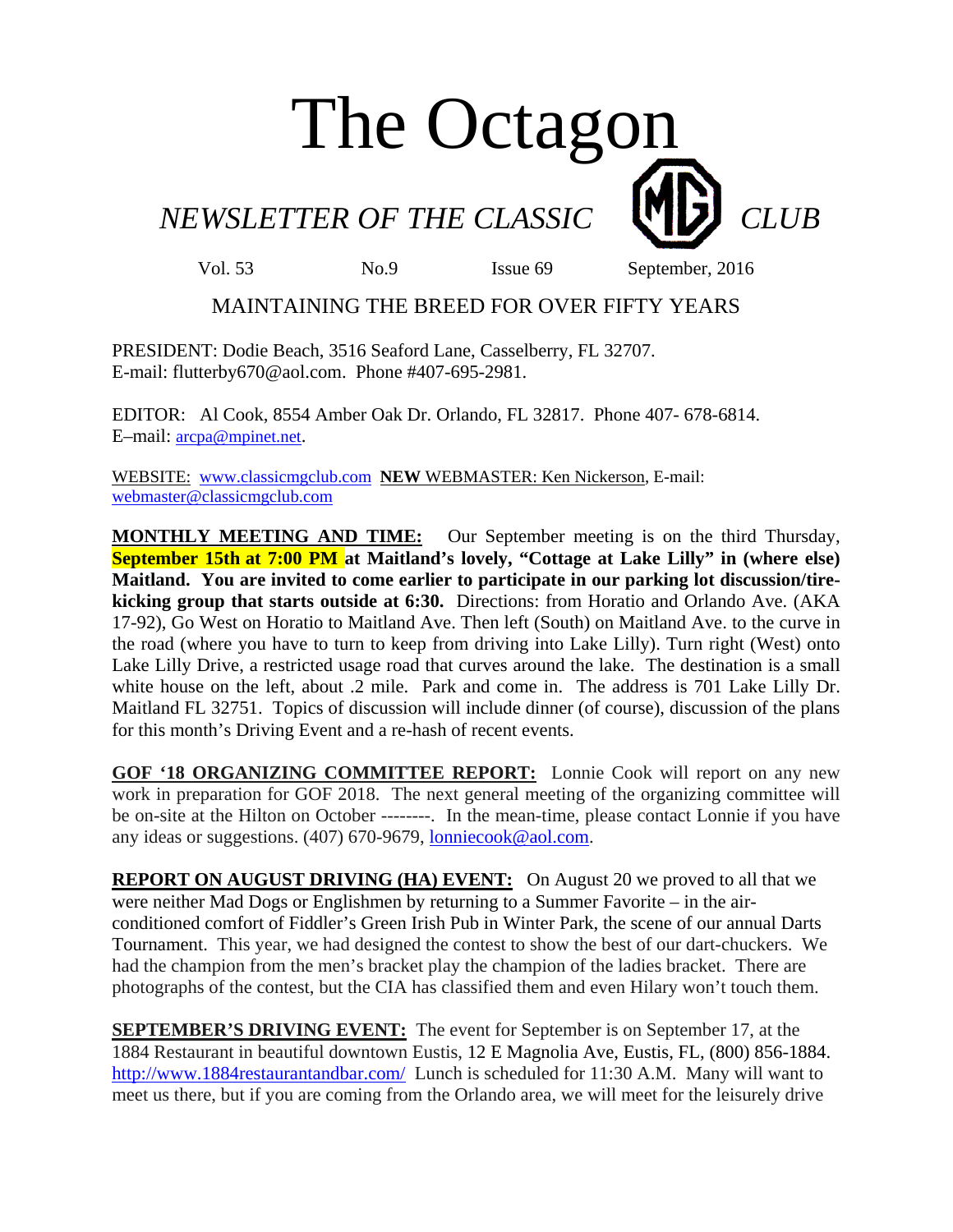to Eustis beginning at the Maitland Publix at 9:45 and caravanning to lunch. After lunch, we will have the opportunity to visit this unique town.

**FUTURE EVENTS OF NOTE:** On October 8-9, Lonnie Cook has arranged for us to drive to Lakeland and to stay at the Terrace Hotel in Downtown Lakeland, a restored 1924 hotel which is on the National Register of Historic Places. Also included is a planned picnic on Lake Mirror, and a movie at the Silver Moon drive-in-movie theater, one of the last such places in Florida and a trip to the Florida Air Museum the following day (Sunday). The hotel is holding a block of rooms at \$119. Please call as soon as you are sure you cab go. Their telephone # is 863-688- 0800. Be sure to tell them you are a member of the Classic MG Club to receive the special rate. Please also let Lonnie know you are attending by calling 407-670-9679.

There are also some wonderful car shows that highlight the cooler fall weather. Southeast British Car Festival will take place in Dillard, Georgia. October 15. See http://www.peachtreemg.com/dillard-2016.html

The Austin Healy Club of Tampa is sponsoring a British car show in Saftey Harbor is October 22. For further information see the club website at http://www.tbahc.com/ .

The Flankey Picnic will be in November with an in invitation to all our British Car friends. More information will be forthcoming.

December's Christmas party will be December 10<sup>th</sup> at Sharon and Pete Roger's house. The tour of lights will be the following Thursday in lieu of a meeting.

Stay tuned for the January overnighter to Avon Park led by John Comichos and the February Picnic d'Elegance which Lonnie promises to be an affair to remember..

**WELCOME NEW MEMBERS:** A warm welcome to Jose Triana, wife, and son Joey. The Trianas live in Orlando and are restoring a 1969 MGB that Jose bought in 1987. Jose contacted the CMGC website in December 2015 for info about the club. The family MGB project is far enough along for him to attend his first meeting last month. Welcome Jose.

Dave Hodson from Jacksonville and his 1954 TF.

Although Dave lives in Jacksonville, he wants to follow our CMGC activities. He graciously offers help to any CMGC member traveling in the Jacksonville area ... and we know that all of our MGs need a little help sometime! Thanks and welcome, Dave.

**FOR SALE ITEMS:** Please send your information to the editor. Current offerings: Pete Rogers reports that he has a variety of MG parts that he has accumulated in his many restoration projects and rather than a random list (that would miss more than it includes), he suggests that if you have a need, that you call him to see if he has what you need. Pete's telephone # is 352-343-1855 and he can also be reached at  $pfrslot@gmail.com$ .